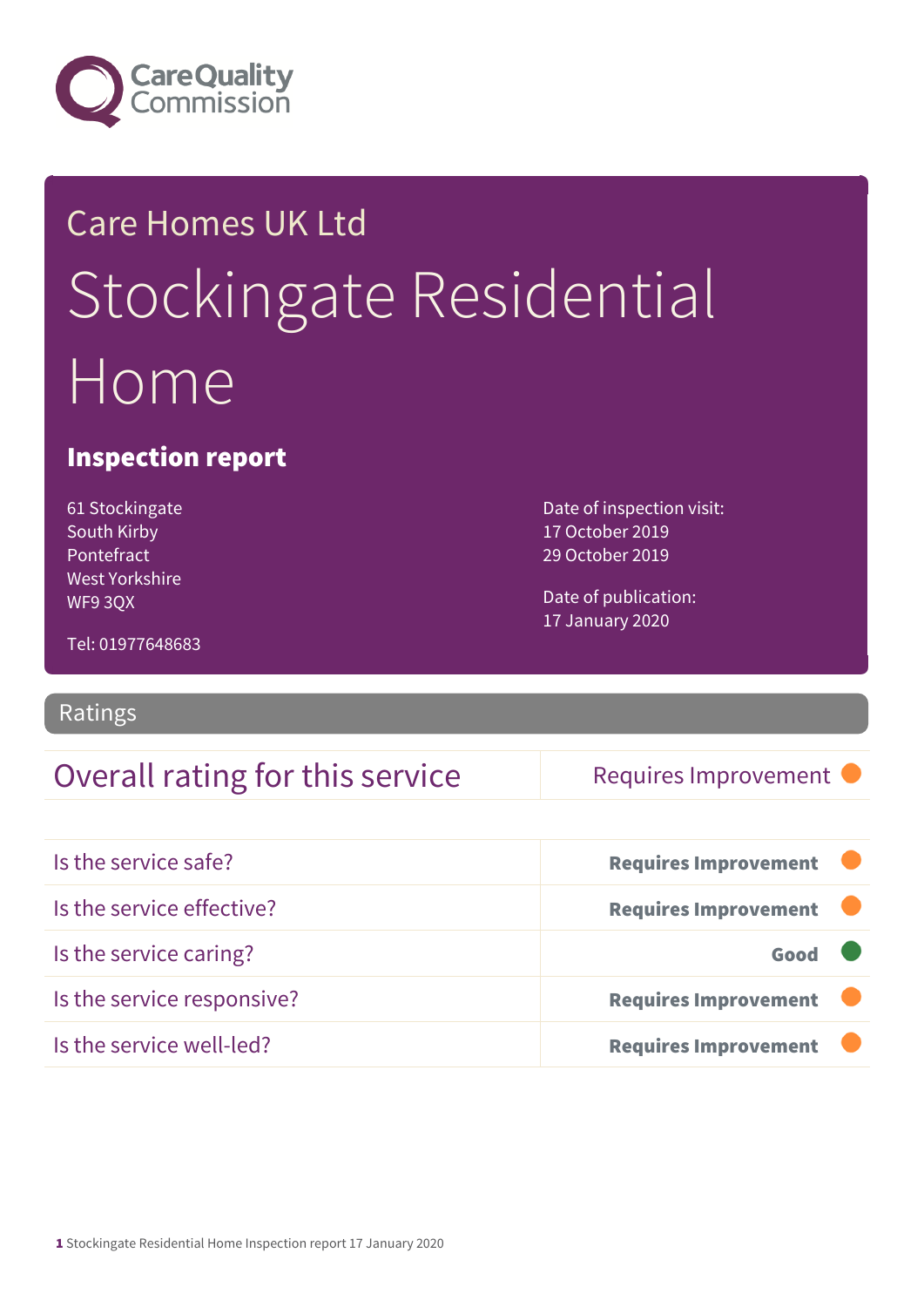## Summary of findings

#### Overall summary

#### About the service

Stockingate is a residential care home providing personal care to 22 people aged 65 and over at the time of the inspection. The service can support up to 25 people.

The home is over two floors, with communal living spaces on the ground floor. People's bedrooms are on both floors.

#### People's experience of using this service and what we found

People felt safe, and risks were known by staff, although not always thoroughly recorded and there were some inconsistencies between care records and practice. Medicines management was safe overall, although recording of medicines and written procedures lacked detail. Safe recruitment processes were followed and there were enough staff to meet people's needs. Accidents and incidents were monitored and staff understood safeguarding procedures.

People's needs and choices were assessed. Systems were in place to support staff in providing effective care and supervision meetings were being improved Training information showed staff had completed a series of short reading modules with a knowledge check at the end, as well as some practical training. People's consent to care and support was obtained, monitored and reviewed in line with legal requirements and national guidance.

People were supported to have maximum choice and control of their lives and staff supported them in the least restrictive way possible and in their best interests; the policies and systems in the service supported this practice.

Positive relationships with staff ensured people felt cared for and at home. Some planned activities took place, although people were not meaningfully occupied for long periods of time. Information in care plans was not always consistent and there were some gaps in records.

Staff felt supported through the way the home was managed and said the management team were actively involved in people's care. Systems were in place to assess and monitor the quality of the provision although these were not always effective and did not show clear actions taken when issues were identified. Electronic systems were being introduced to provide more rigorous and consistent audits. We made a recommendation to improve the quality of recording relating to people's care and treatment.

For more details, please see the full report which is on the CQC website at www.cqc.org.uk

#### Rating at last inspection and update

The last rating for this service was Requires Improvement (published 18 October 2018). The service remains requires improvement. This service has been rated requires improvement for the last three consecutive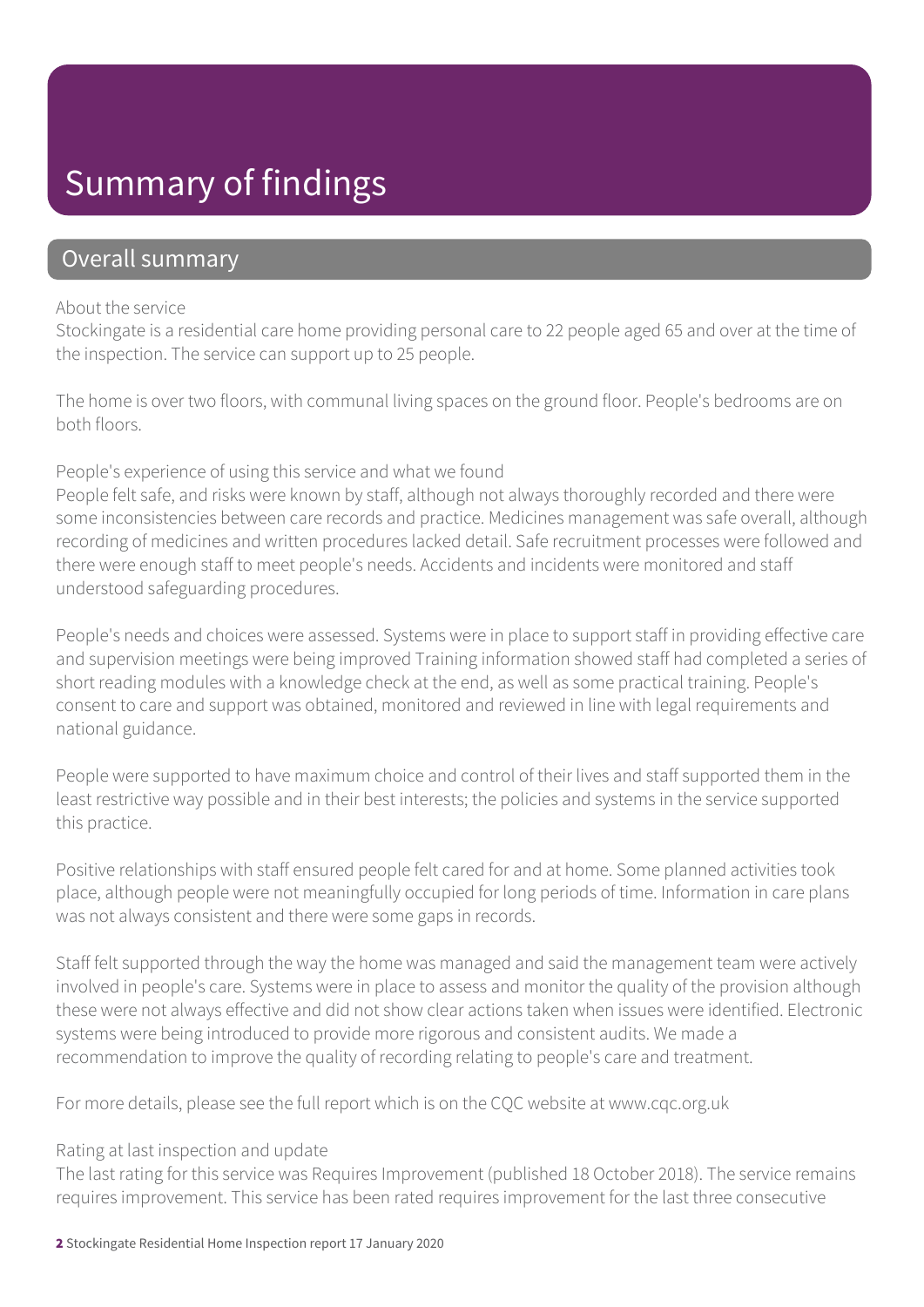inspections. In the provider's inspection history, the six previous inspections have been rated no better than requires improvement, with two of these being inadequate.

There was work being done to help the service to continuously improve, although progress was slow.

#### Why we inspected

This was a planned inspection based on the previous rating and to follow up on action we told the provider to take at the last inspection.

The overall rating for the service has not changed from Requires improvement.

We have found evidence that the provider needs to continue to make improvement. Please see all sections of this full report.

You can read the report from our last comprehensive inspection, by selecting the 'all reports' link for Stockingate on our website at www.cqc.org.uk.

You can see what action we have asked the provider to take at the end of this full report.

#### Follow up

We will meet with the provider following this report being published to discuss how they will make changes to ensure they improve their rating to at least good. We will work with the local authority to monitor progress. We will return to visit as per our re-inspection programme. If we receive any concerning information we may inspect sooner.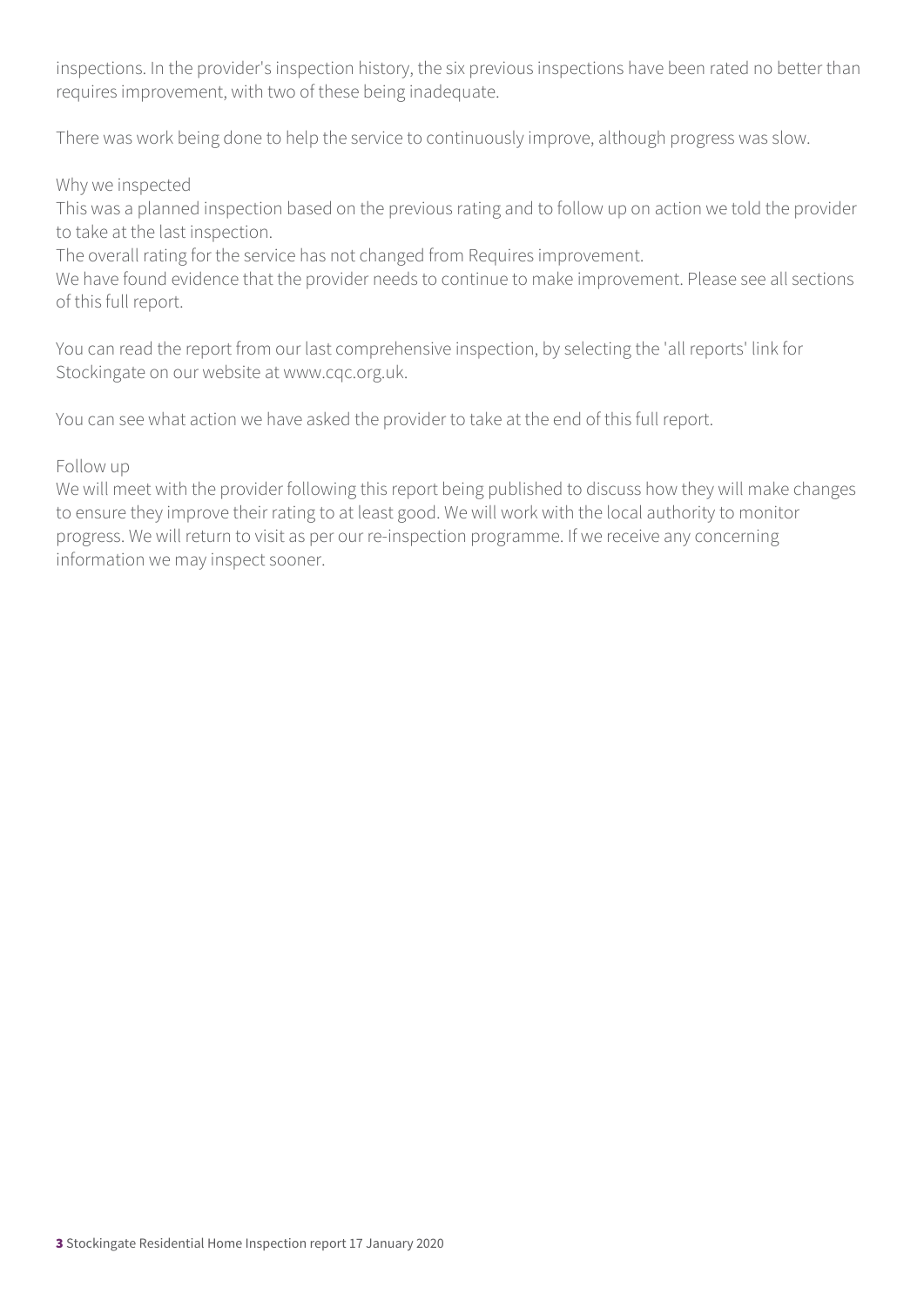### The five questions we ask about services and what we found

We always ask the following five questions of services.

| Is the service safe?                          | <b>Requires Improvement</b> |
|-----------------------------------------------|-----------------------------|
| The service was not always safe               |                             |
| Details are in our safe findings below.       |                             |
| Is the service effective?                     | <b>Requires Improvement</b> |
| The service was not always effective          |                             |
| Details are in our effective findings below.  |                             |
| Is the service caring?                        | Good                        |
| The service was caring                        |                             |
| Details are in our caring findings below.     |                             |
| Is the service responsive?                    | <b>Requires Improvement</b> |
| The service was not always responsive         |                             |
| Details are in our responsive findings below. |                             |
| Is the service well-led?                      | <b>Requires Improvement</b> |
| The service was not always well led           |                             |
| Details are in our well led findings below.   |                             |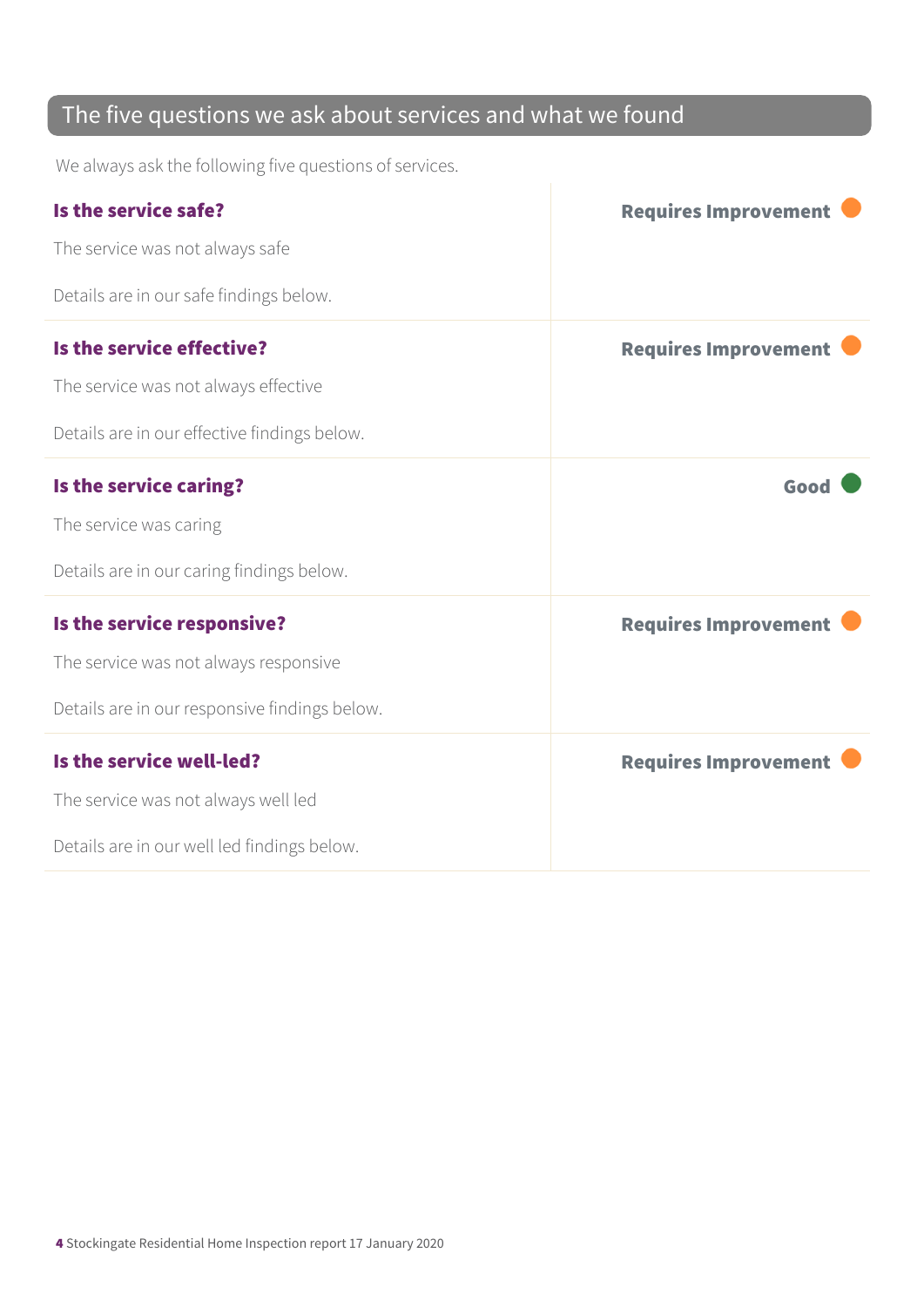

# Stockingate Residential Home

Detailed findings

## Background to this inspection

#### The inspection

We carried out this inspection under Section 60 of the Health and Social Care Act 2008 (the Act) as part of our regulatory functions. We checked whether the provider was meeting the legal requirements and regulations associated with the Act. We looked at the overall quality of the service and provided a rating for the service under the Care Act 2014.

#### Inspection team

The inspection was carried out on the first day by one inspector and an Expert by Experience. An Expert by Experience is a person who has personal experience of using or caring for someone who uses this type of care service. There was one inspector on the second day of the inspection.

Stockingate is a 'care home'. People in care homes receive accommodation and nursing or personal care as single package under one contractual agreement. CQC regulates both the premises and the care provided, and both were looked at during this inspection.

The service had a manager registered with the Care Quality Commission. This means that they and the provider are legally responsible for how the service is run and for the quality and safety of the care provided.

This inspection was unannounced on both days.

#### What we did before the inspection

We reviewed information we had received about the service since the last inspection. We sought feedback from the local authority and professionals who work within the service. We had not received a provider information return since before the previous inspection. This is information providers are required to send us with key information about their service, what they do well, and improvements they plan to make. We used all of this information to plan our inspection.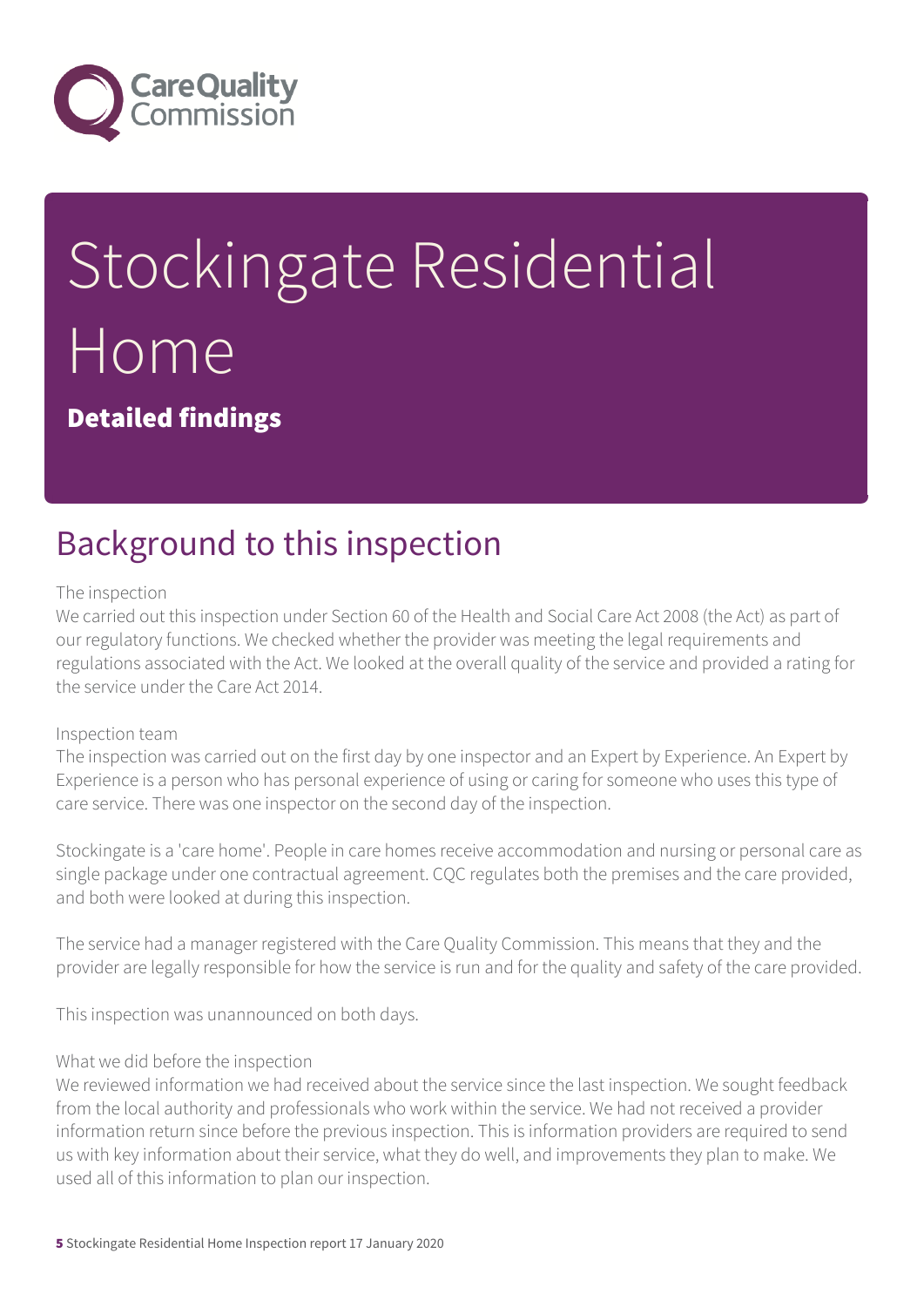#### During the inspection

We spoke with 12 people who used the service and four relatives about their experience of the care provided. We spoke with the registered manager, the deputy manager, four care staff and cleaning staff. We reviewed a range of records. These included people's electronic care records, people's medicine records, two staff files in relation to recruitment, training and supervision. We looked at a variety of records relating to the management of the service.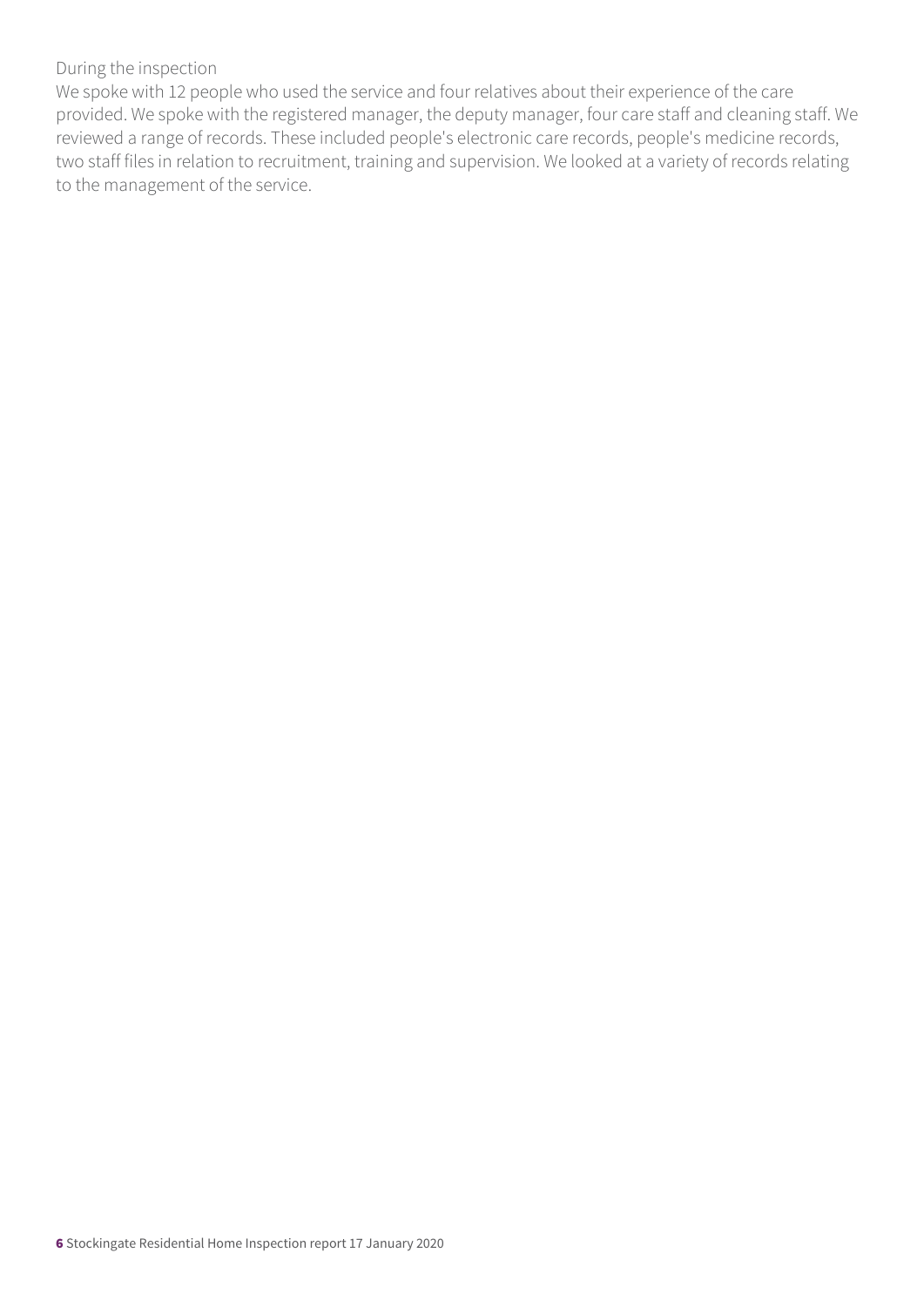### Is the service safe?

# Our findings

Safe – this means we looked for evidence that people were protected from abuse and avoidable harm.

At the last inspection this key question was rated as requires improvement. At this inspection this key question has remained the same.

This meant some aspects of the service were not always safe and assurance about safety was still being improved.

Assessing risk, safety monitoring and management

- Risks to people were known by staff but had not always been consistently recorded. One person needed staff to help them move from their chair to a wheelchair. Their care record showed they needed equipment to support them with this, although the person chose not to use the equipment. This was not evident in their care plan. However, the registered manager took immediate action to include the information.
- Risk assessments were not always recorded where people's care needed close monitoring, such as for the risk of choking or falling from their bed, although staff were aware of who was at risk and took action such as increased staffing, supervision and equipment.
- Premises and equipment were regularly checked. Lifting equipment had been checked as required, but where faults had been identified, such as broken parts on a bath hoist, action was not recorded. The registered manager gave assurances this was being addressed through the refurbishment programme.

Systems and processes to safeguard people from the risk of abuse

- Safeguarding systems were in place to ensure people were protected from abuse and harm. Staff knew the kind of incidents which may need referral to the local authority safeguarding teams. Referrals were made where necessary.
- The safeguarding procedure was available to staff who told us they understood this and would be confident to report any concerns without delay.

#### Staffing and recruitment

- Care staff numbers were adequate and assessed according to people's individual dependency levels. One person we spoke with said, "There are enough staff, but they are always very busy and they don't always have time to do stuff like sit and chat to me."
- Recruitment procedures were followed to ensure staff were suitable to work with vulnerable people.

#### Using medicines safely

- Medicines were managed and stored safely and securely overall, although there were minor weaknesses in the recording of medicines where people needed time critical medicines, such as 30 minutes before food. Staff responsible for medicines understood the importance of giving these on time and agreed to improve the recording.
- People received their medicines when they needed them. Where people needed medicines 'as and when' such as for pain, guidance for staff was not consistently recorded, although staff understood people well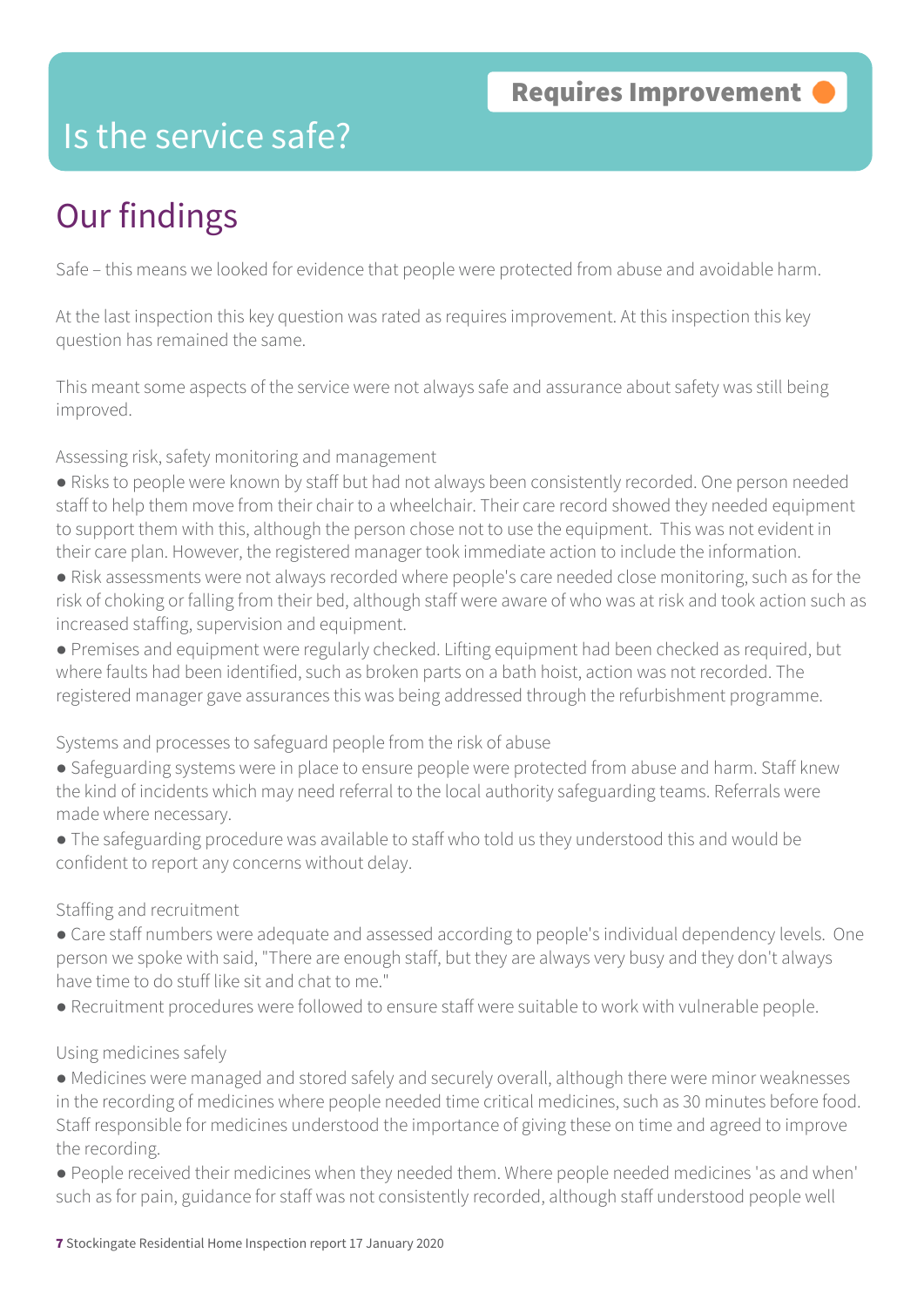enough to know when they needed this medicine.

● Staff responsible for supporting people with medicines had recent or up to date training and competency checks for this.

Preventing and controlling infection

● The home was clean and staff understood their role in preventing the spread of infection. Some fixtures and fittings were in need of replacement and there was a refurbishment plan in place for the home.

Learning lessons when things go wrong

- There was opportunity to identify where lessons could be learned, such as through accidents and incidents.
- Case studies were developed to identify patterns and trends and understand behaviour where this challenged the service.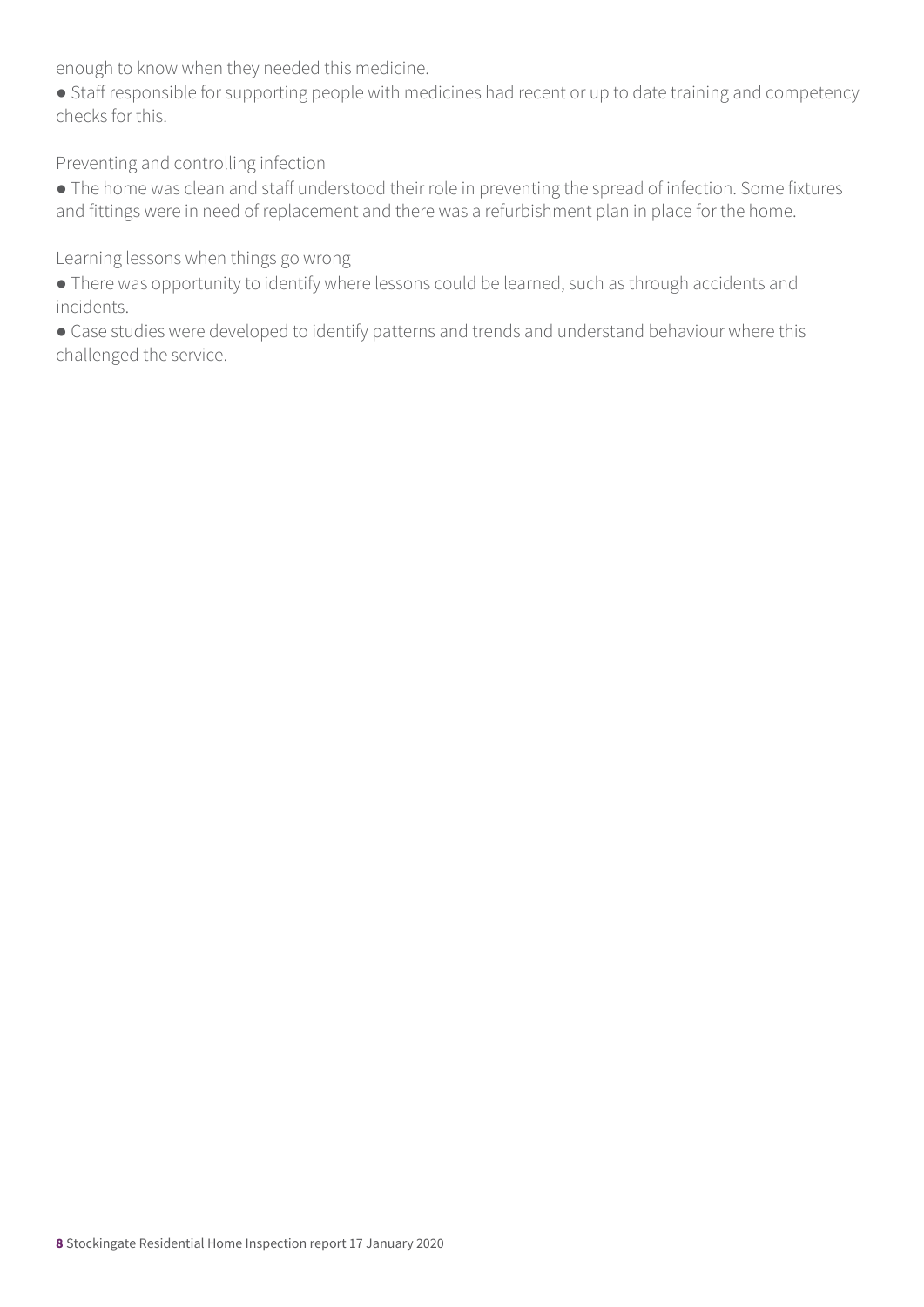### Is the service effective?

# Our findings

Effective – this means we looked for evidence that people's care, treatment and support achieved good outcomes and promoted a good quality of life, based on best available evidence.

At the last inspection this key question was rated as requires improvement. At this inspection this key question has remained the same.

This meant the effectiveness of people's care, treatment and support did not always achieve good outcomes or was inconsistent.

Staff support: induction, training, skills and experience

- Staff training provided limited opportunities for staff to develop skills and knowledge. Staff completed training by reading a booklet on different subjects and answering questions in an initial knowledge check. Training in moving and handling, first aid and fire safety was face to face. Staff competency had been checked to make sure they supported people effectively, although this was not always consistently recorded.
- The provider required all staff to update training they deemed as mandatory, each year and the registered manager ensured this was continuously updated.
- Systems to support staff through supervision were not robustly in place. Some staff said they had supervision, although not all staff could remember how frequently. They told us the management team was approachable at any time to discuss aspects of their work and they felt supported. The supervision system was being reviewed by the registered manager and we saw written plans for this.

Assessing people's needs and choices; delivering care in line with standards, guidance and the law; Supporting people to eat and drink enough to maintain a balanced diet

- People's needs and choices were assessed and their preferences were recorded in their care and support plans.
- People had enough to eat and drink, although they gave us mixed opinions on the quality of their meals. One person said, "Why would I want to eat a toastie for lunch when I had toast for breakfast?" and another person said, "We get plenty to eat, it's not bad really."
- Staff knew which people needed support with their meals and who was at risk of losing weight. Where people spent time walking round, staff encouraged them to have regular snacks.
- Tables were not set with cutlery or condiments before people ate in the dining room. This had been raised at the last inspection and the registered manager said they had tried to improve this, but it had not worked. They agreed to continue to monitor this.

Staff working with other agencies to provide consistent, effective, timely care; Supporting people to live healthier lives, access healthcare services and support

● Staff involved other professionals in people's care, such as district nurses, dieticians, speech and language therapists and GPs. However, there had been no referral for a seating assessment for two people who were seated and their posture in the chairs was awkward and unlikely to be comfortable. The registered manager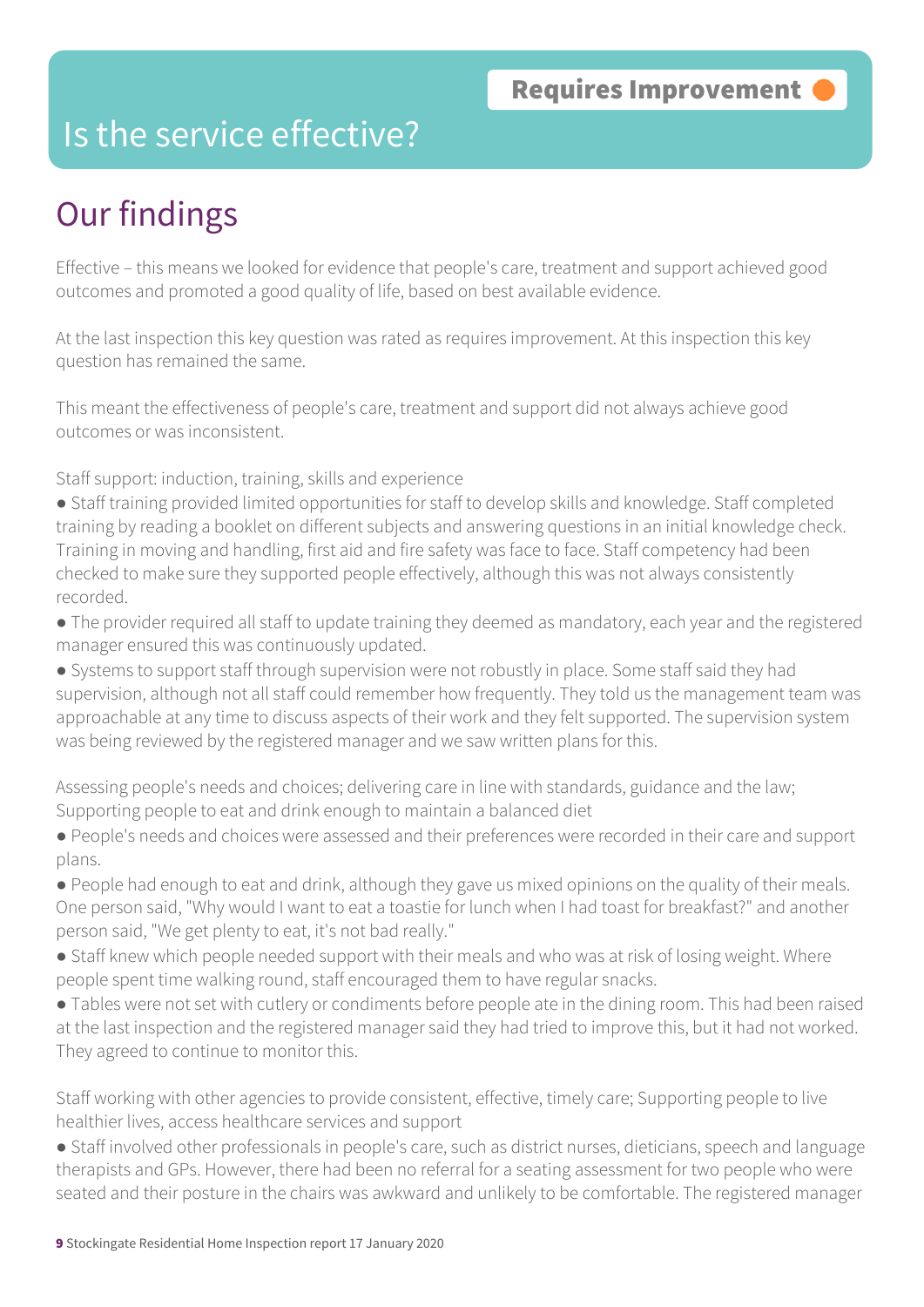agreed to review this.

● People and relatives were confident staff would seek relevant professional advice and support if needed, although some relatives said they were not always informed in a timely way if their family member needed a doctor or hospital.

Adapting service, design, decoration to meet people's needs

- There was some signage in place to promote people's independence.
- A refurbishment plan was in place to ensure the home was suitably maintained and decorated.

Ensuring consent to care and treatment in line with law and guidance

The Mental Capacity Act 2005 (MCA) provides a legal framework for making particular decisions on behalf of people who may lack the mental capacity to do so for themselves. The Act requires that, as far as possible, people make their own decisions and are helped to do so when needed. When they lack mental capacity to take particular decisions, any made on their behalf must be in their best interests and as least restrictive as possible.

People can only be deprived of their liberty to receive care and treatment when this is in their best interests and legally authorised under the MCA. In care homes, and some hospitals, this is usually through MCA application procedures called the Deprivation of Liberty Safeguards (DoLS).

We checked whether the service was working within the principles of the MCA, and whether any conditions on authorisations to deprive a person of their liberty had the appropriate legal authority and were being met.

- Staff showed understanding about the legislation and guidance around consent and they supported people to make choices and decisions about their care.
- Consent to care was sought and people's capacity to make decisions was assessed.
- People were supported in the least restrictive way possible.

● Systems for ensuring DoLS were in place and the registered manager had oversight of DoLS which had expired and were being followed up.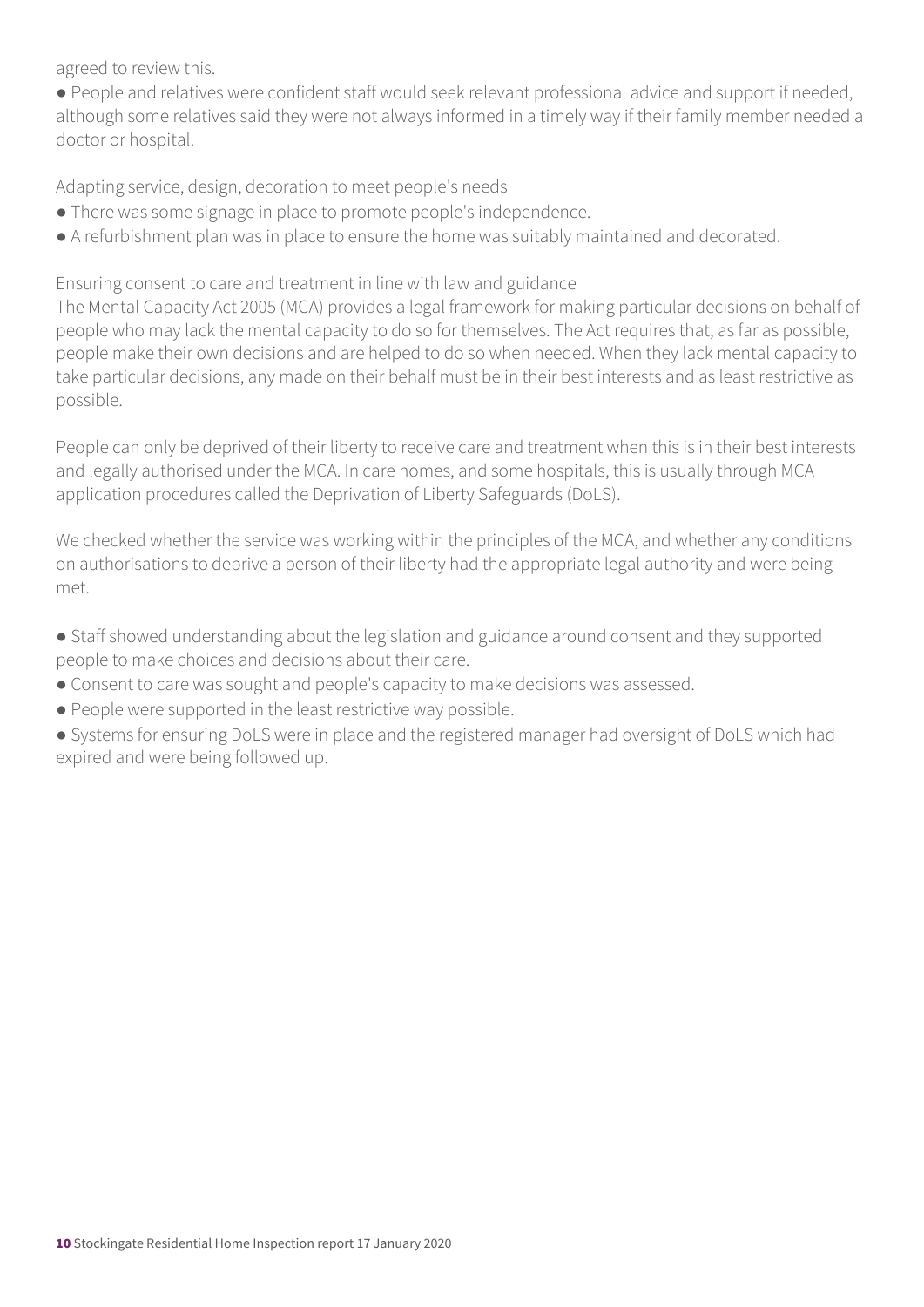### Is the service caring?

## Our findings

Caring – this means we looked for evidence that the service involved people and treated them with compassion, kindness, dignity and respect.

At the last inspection this key question was rated as good. At this inspection this key question remained good.

This meant people were supported and treated with dignity and respect; and involved as partners in their care.

Ensuring people are well treated and supported; respecting equality and diversity

- Staff were patient, kind and caring. People told us staff were friendly. On person told us, "Staff are decent, you can have a laugh with them." People and staff shared spontaneous hugs and affection and there was respectful general banter.
- Staff understood people's backgrounds and spoke with them about their individual preferences and personal histories. Activities staff had compiled booklets which recorded people's memories of the weather and of bonfire night.

Supporting people to express their views and be involved in making decisions about their care

- People were involved in decisions about their care. Where some people could not easily make their views known verbally, staff responded to their non-verbal signs, such as facial expressions and gestures.
- People were encouraged to make decisions. One person told us, "Staff have made me very welcome and I can please myself what I do." Meetings were held for groups of people to discuss ideas and express their views."

Respecting and promoting people's privacy, dignity and independence

- Staff were respectful of people's right to privacy and independence. People were dressed appropriately and staff helped them adjust their clothing if needed, such as to cover their legs. Staff supported people to move at their own pace without them feeling rushed.
- Relatives told us they always felt welcome to visit their family members. Staff knew people's visitors and greeted them in a friendly way.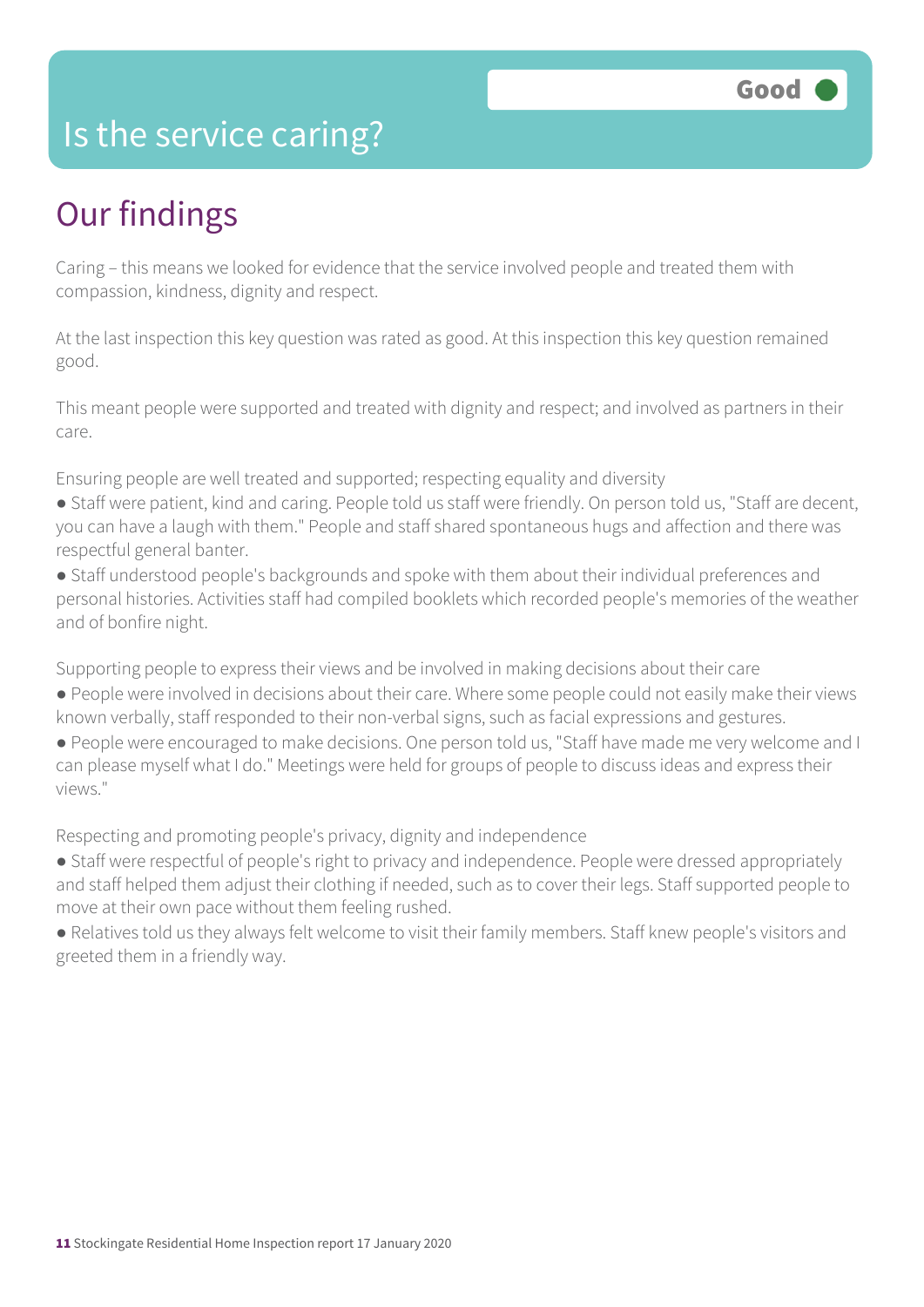### Is the service responsive?

# Our findings

Responsive – this means we looked for evidence that the service met people's needs.

At the last inspection this key question was rated as good. At this inspection this key question has deteriorated to requires improvement.

This meant people's needs were not always consistently met.

Planning personalised care to ensure people have choice and control and to meet their needs and preferences

- Staff knew people's life histories and backgrounds although these were not always detailed in the electronic care plans. Some care plans lacked information and guidance for staff which was important to people's, care and support.
- There was a review system in place which helped to ensure care delivery was responsive to people's needs. One relative told us, "We go through everything with them and if [my family member] wants anything changing we just speak to them to let them know."

#### Meeting people's communication needs

Since 2016 onwards all organisations that provide publicly funded adult social care are legally required to follow the Accessible Information Standard (AIS). The standard was introduced to make sure people are given information in a way they can understand. The standard applies to all people with a disability, impairment or sensory loss and in some circumstances to their carers.

● The service had implemented some ways in which people's diverse communication needs were identified, recorded and met. Staff knew which people were hard of hearing or could not see well. Pictures were available if people needed help to choose their meals.

Supporting people to develop and maintain relationships to avoid social isolation; support to follow interests and to take part in activities that are socially and culturally relevant to them

- Some people were supported to follow their interests. At times, although some people joined in with activities, we saw other people spent long periods of time in their chairs with little to do. The activities staff was considering ways in which to include more people in meaningful ways.
- People's visitors were welcomed and children from the local community visited people in the home. One person said their family visited all the time and the staff were helping them celebrate a birthday with a party.

Improving care quality in response to complaints or concerns

- Complaints were managed appropriately. People and their relatives knew how to make a complaint. The complaints procedure was displayed in the entrance and staff told us they would support people to make their concerns known. People were confident their concerns would be dealt with quickly.
- The registered manager welcomed feedback about the service and considered how this could improve the quality of care.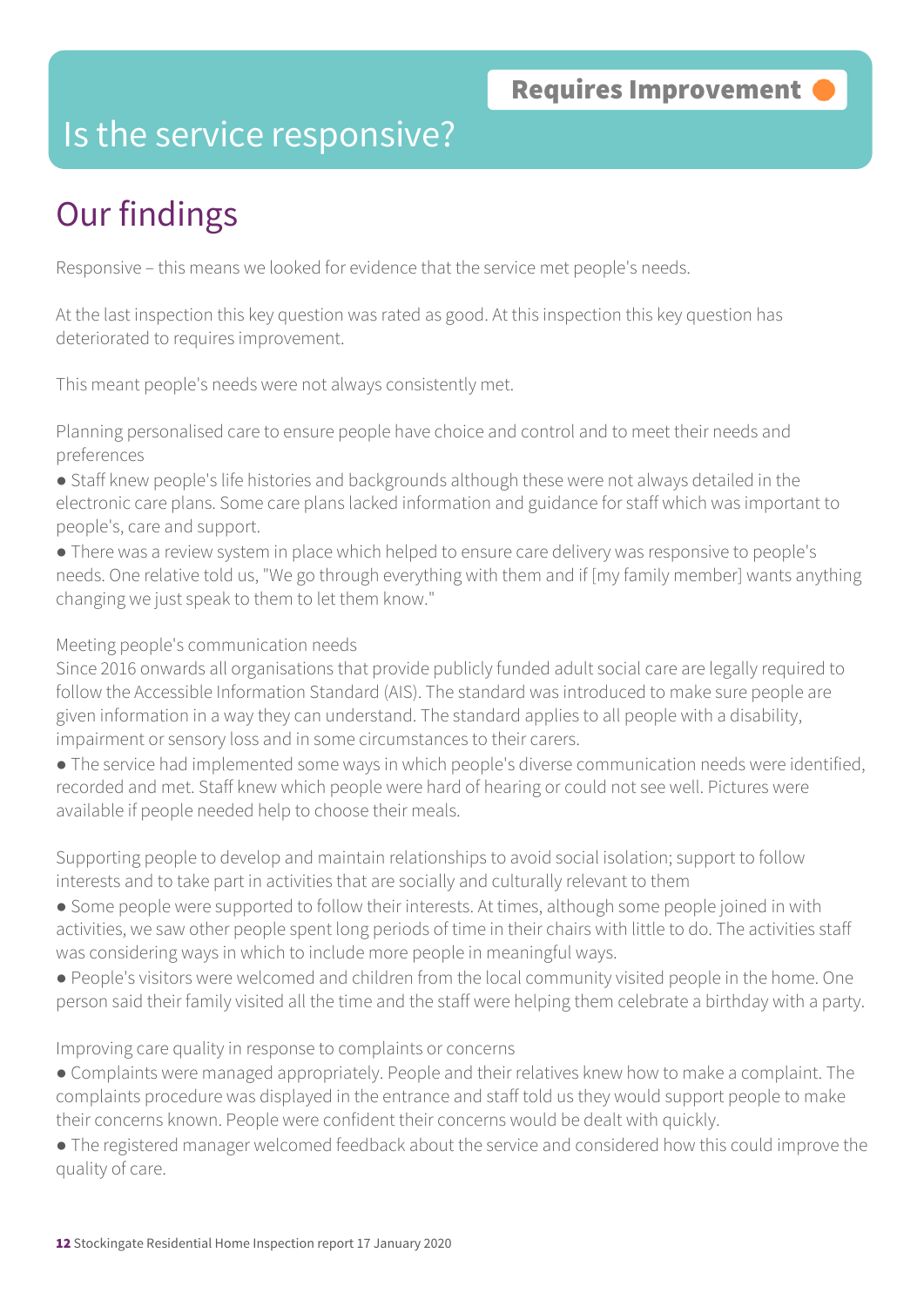End of life care and support

● People's end of life wishes were not always discussed in advance of deteriorating health, although staff were responsive to people's changing situations. There was not enough information about people's end of life wishes in care records, for staff to understand people's needs. The registered manager told us plans for end of life care and support were being reviewed.